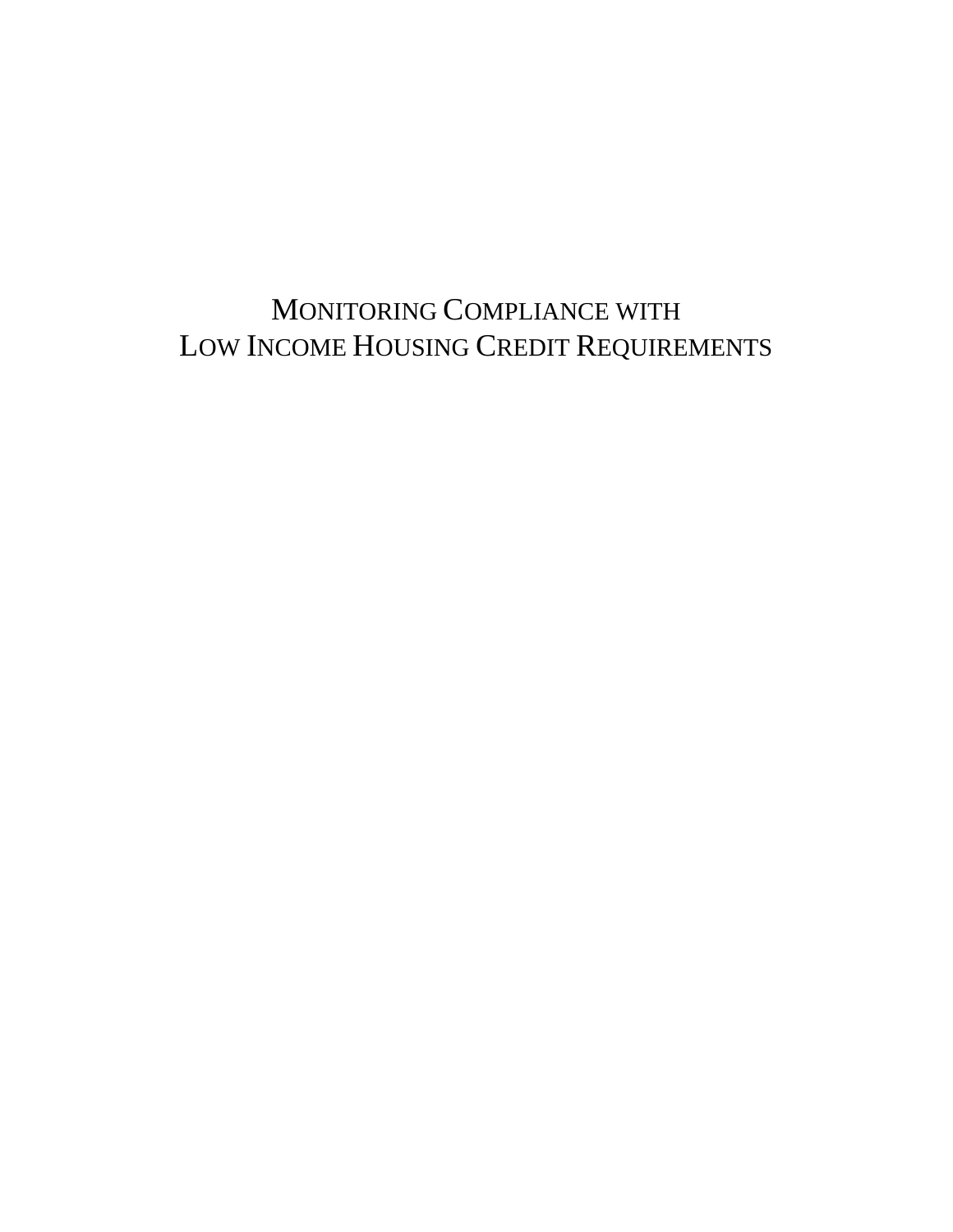## **§1.42–5 Monitoring compliance with lowincome housing credit requirements.**

(a) *Compliance monitoring requirement*—(1) *In general.* Under section 42(m)(1)(B)(iii), an allocation plan is not qualified unless it contains a procedure that the State or local housing credit agency (''Agency'') (or an agent of, or other private contractor hired by, the Agency) will follow in monitoring for noncompliance with the provisions of section 42 and in notifying the Internal Revenue Service of any noncompliance of which the Agency becomes aware. These regulations only address compliance monitoring procedures required of Agencies. The regulations do not address forms and other records that may be required by the Service on examination or audit. For example, if a building is sold or otherwise transferred by the owner, the transferee should obtain from the transferor information related to the first year of the credit period so that the transferee can substantiate credits claimed.

(2) *Requirements for a monitoring procedure*—(i) *In general.* A procedure for monitoring for noncompliance under section  $42(m)(1)(B)(iii)$  must include—

(A) The recordkeeping and record retention provisions of paragraph (b) of this section; (B) The certification and review pro-visions of paragraph (c) of this section;

(C) The inspection provision of paragraph (d) of this section; and

(D) The notification-of-noncompliance provisions of paragraph (e) of this section.

(ii) *Order and form.* A monitoring procedure will meet the requirements of section  $42 \text{ (m)}(1)(B)$ (iii) if it contains the substance of these provisions. The particular order and form of the provisions in the allocation plan is not material. A monitoring procedure may contain additional provisions or requirements.

(b) *Recordkeeping and record retention* 

*provisions*—(1) *Recordkeeping provision.* Under the recordkeeping provision, the owner of a lowincome housing project must be required to keep records for each qualified low-income building in the project that show for each year in the compliance period—

(i) The total number of residential rental units in

the building (including the number of bedrooms and the size in square feet of each residential rental unit);

(ii) The percentage of residential rental units in the building that are low-income units;

(iii) The rent charged on each residential rental unit in the building (including any utility allowances); (iv) The number of occupants in each low-income unit, but only if rent is determined by the number of occupants in each unit under section  $42(g)(2)$  (as in effect before the amendments made by the Omnibus Budget Reconciliation Act of 1989);

(v) The low-income unit vacancies in the building and information that shows when, and to whom, the next available units were rented;

(vi) The annual income certification of each lowincome tenant per unit. For an exception to this requirement, see section  $42(g)(8)(B)$  (which provides a special rule for a 100 percent low-income building);

(vii) Documentation to support each low-income tenant's income certification (for example, a copy of the ten-ant's federal income tax return, Forms W–2, or verifications of income from third parties such as employers or state agencies paying unemployment compensation). For an exception to this requirement, see section  $42(g)(8)(B)$  (which provides a special rule for a 100 percent lowincome building). Tenant income is calculated in a manner consistent with the determination of annual income under section 8 of the United States Housing Act of 1937 (''Section 8''), not in accordance with the determination of gross income for federal income tax liability. In the case of a tenant receiving housing assistance payments under Section 8, the documentation requirement of this paragraph  $(b)(1)(vii)$  is satisfied if the public housing authority provides a statement to the building owner declaring that the tenant's income does not exceed the applicable income limit under section 42 $(g)$ ;

(viii) The eligible basis and qualified basis of the building at the end of the first year of the credit period; and

(ix) The character and use of the non-residential portion of the building included in the building's eligible basis under section 42 (d) (*e.g.*, tenant facilities that are available on a comparable basis to all tenants and for which no separate fee is charged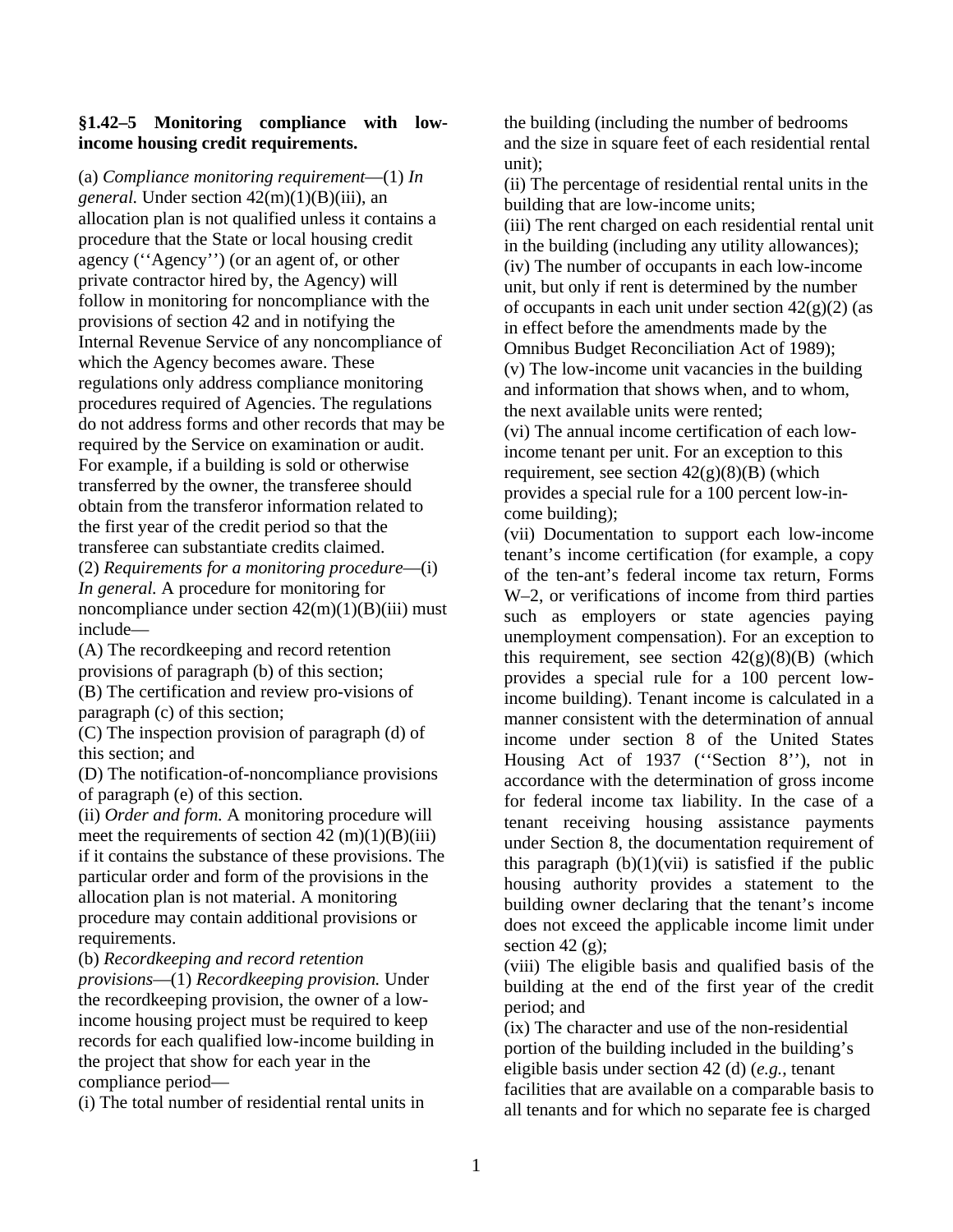for use of the facilities, or facilities reasonably required by the project).

(2) *Record retention provision.* Under the record retention provision, the owner of a low-income housing project must be required to retain the records described in paragraph (b)(1) of this section for at least 6 years after the due date (with extensions) for filing the federal income tax return for that year. The records for the first year of the credit period, however, must be retained for at least 6 years beyond the due date (with extensions) for filing the federal income tax return for the last year of the compliance period of the building. (3) *Inspection record retention provision.* Under the inspection record retention provision, the owner of a low-in-come housing project must be required to retain the original local health, safety, or building code violation reports or notices that

were issued by the State or local government unit (as described in paragraph  $(c)(1)(vi)$  of this section) for the Agency's inspection under paragraph (d) of this section. Retention of the original violation reports or notices is not required once the Agency reviews the violation reports or notices and completes its inspection, unless the violation remains uncorrected.

(c) *Certification and review provisions*—

(1) *Certification.* Under the certification provision, the owner of a low-income housing project must be required to certify at least annually to the Agency that, for the preceding 12-month period— (i) The project met the requirements of: (A) The 20–50 test under section 42 (g)(1)(A), the 40–60 test under section 42 (g)(1)(B), or the  $25-60$ test under sections  $42$  (g)(4) and  $142$  (d)(6) for New York City, whichever minimum set-aside test was applicable to the project; and

(B) If applicable to the project, the 15–40 test under sections  $42(g)(4)$  and  $142(d)(4)(B)$  for ''deep rent skewed'' projects;

(ii) There was no change in the applicable fraction (as defined in section  $42(c)(1)(B)$ ) of any building in the project, or that there was a change, and a description of the change;

(iii) The owner has received an annual income certification from each low-income tenant, and documentation to support that certification; or, in the case of a tenant receiving Section 8 housing assistance payments, the statement from a public

housing authority described in paragraph  $(b)(1)(vii)$  of this section. For an exception to this requirement, see section  $42(g)(8)(B)$  (which provides a special rule for a 100 percent lowincome building);

(iv) Each low-income unit in the project was rentrestricted under section  $42(g)(2)$ ;

(v) All units in the project were for use by the general public (as defined in § 1.42–9), including the requirement that no finding of discrimination under the Fair Housing Act, 42 U.S.C. 3601– 3619, occurred for the project. A finding of discrimination includes an adverse final decision by the Secretary of the Department of Housing and Urban Development (HUD), 24 CFR 180.680, an adverse final decision by a substantially equivalent state or local fair housing agency, 42 U.S.C.  $3616a(a)(1)$ , or an adverse judgment from a federal court;

(vi) The buildings and low-income units in the project were suitable for occupancy, taking into account local health, safety, and building codes (or other habitability standards), and the State or local government unit responsible for making local health, safety, or building code inspections did not issue a violation report for any building or lowincome unit in the project. If a violation report or notice was issued by the governmental unit, the owner must attach a statement summarizing the violation report or notice or a copy of the violation report or notice to the annual certification submitted to the Agency under paragraph  $(c)(1)$  of this section. In addition, the owner must state whether the violation has been corrected; (vii) There was no change in the eligible basis (as defined in section  $42(d)$  of any building in the project, or if there was a change, the nature of the change (*e.g.*, a common area has become commercial space, or a fee is now charged for a tenant facility formerly provided without charge); (viii) All tenant facilities included in the eligible basis under section 42(d) of any building in the project, such as swimming pools, other recreational facilities, and parking areas, were provided on a comparable basis without charge to all tenants in the building;

(ix) If a low-income unit in the project became vacant during the year, that reasonable attempts were or are being made to rent that unit or the next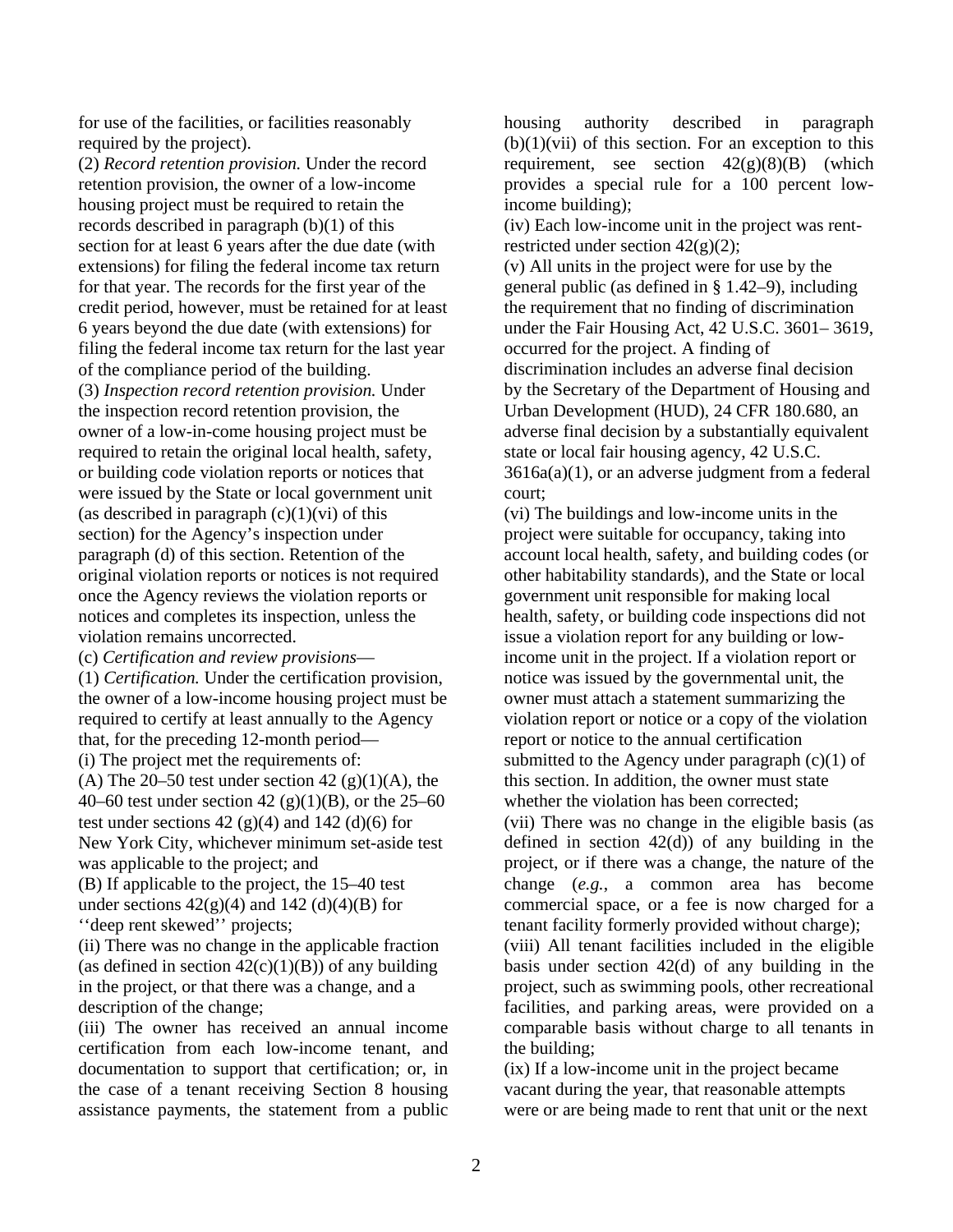available unit of comparable or smaller size to tenants having a qualifying income before any units in the project were or will be rented to tenants not having a qualifying income;

(x) If the income of tenants of a low-income unit in the building increased above the limit allowed in section  $42(g)(2)(D)(ii)$ , the next available unit of comparable or smaller size in the building was or will be rented to tenants having a qualifying income;

(xi) An extended low-income housing commitment as described in section 42(h)(6) was in effect (for buildings subject to section  $7108(c)(1)$  of the Omnibus Budget Reconciliation Act of 1989, 103 Stat. 2106, 2308–2311), including the requirement under section  $42(h)(6)(B)(iv)$  that an owner cannot refuse to lease a unit in the project to an applicant because the applicant holds a voucher or certificate of eligibility under section 8 of the United States Housing Act of 1937, 42 U.S.C. 1437f (for buildings subject to section 13142(b)(4) of the Omnibus Budget Reconciliation Act of 1993, 107 Stat. 312, 438–439); and

(xii) All low-income units in the project were used on a nontransient basis (except for transitional housing for the homeless provided under section  $42(i)(3)(B)(iii)$  or single-room-occupancy units rented on a month-by-month basis under section  $42(i)(3)(B)(iv)$ .

(2) *Review.* The review provision must—

(i) Require that the Agency review the

certifications submitted under paragraph (c)(1) of this section for compliance with the requirements of section 42;

(ii) Require that with respect to each low-income housing project—

(A) The Agency must conduct on-site inspections of all buildings in the project by the end of the second calendar year following the year the last building in the project is placed in service and, for at least 20 percent of the project's low-income units, inspect the units and review the low-income certifications, the documentation supporting the certifications, and the rent records for the tenants in those units; and

(B) At least once every 3 years, the Agency must conduct on-site inspections of all buildings in the project and, for at least 20 percent of the project's low-income units, inspect the units and review the low-income certifications, the documentation supporting the certifications, and the rent records for the tenants in those units; and

(iii) Require that the Agency randomly select which low-income units and tenant records are to be inspected and reviewed by the Agency. The review of tenant records may be undertaken wherever the owner maintains or stores the records (either on-site or off-site). The units and tenant records to be inspected and reviewed must be chosen in a manner that will not give owners of low-income housing projects advance notice that a unit and tenant records for a particular year will or will not be inspected and reviewed. However, an Agency may give an owner reasonable notice that an inspection of the building and low-income units or tenant record review will occur so that the owner may notify tenants of the inspection or assemble tenant records for review (for example,

30 days notice of inspection or review).

(3) *Frequency and form of certification.* A monitoring procedure must require that the certifications and reviews of paragraph (c)(1) and (2) of this section be made at least annually covering each year of the 15-year compliance period under section  $42(i)(1)$ . The certifications must be made under penalty of perjury. A monitoring procedure may require certifications and reviews more frequently than on a 12-month basis, provided that all months within each 12 month period are subject to certification. (4) *Exception for certain buildings*—(i) *In general.*  The review requirements under paragraph  $(c)(2)(ii)$ of this section may provide that owners are not required to submit, and the Agency is not required to review, the tenant income certifications, supporting documentation, and rent records for buildings financed by the Rural Housing Service (RHS), formerly known as Farmers Home Administration, under the section 515 program, or buildings of which 50 percent or more of the aggregate basis (taking into account the building and the land) is financed with the proceeds of obligations the interest on which is exempt from tax under section 103 (tax-exempt bonds). In order for a monitoring procedure to except these buildings, the Agency must meet the requirements of paragraph  $(c)(4)(ii)$  of this section.

(ii) *Agreement and review.* The Agency must enter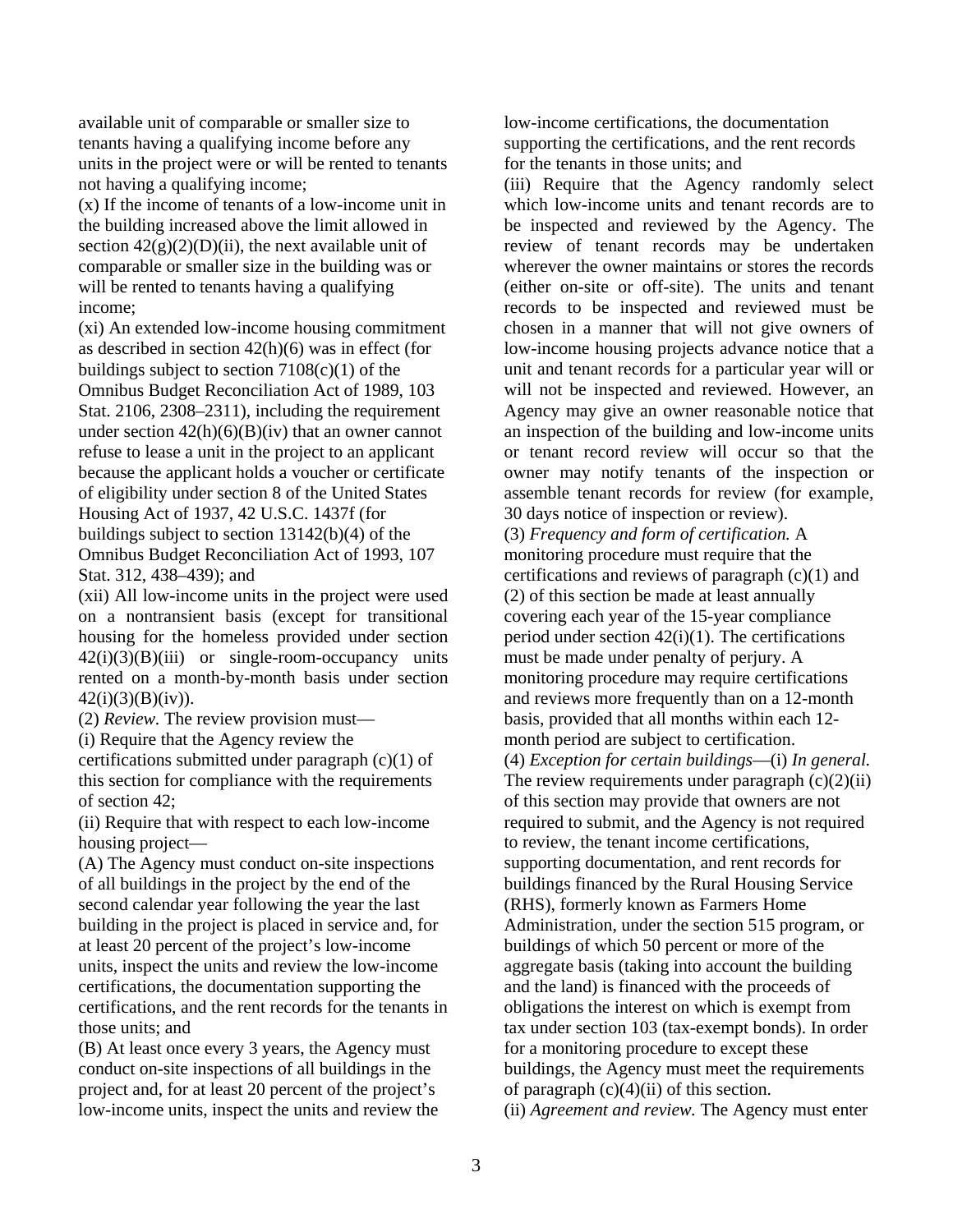into an agreement with the RHS or tax-exempt bond issuer. Under the agreement, the RHS or taxexempt bond issuer must agree to provide information concerning the income and rent of the tenants in the building to the Agency. The Agency may assume the accuracy of the information provided by RHS or the tax-exempt bond issuer without verification. The Agency must review the information and determine that the income limitation and rent restriction of section  $42$  (g)(1) and (2) are met. However, if the information provided by the RHS or tax-exempt bond issuer is not sufficient for the Agency to make this determination, the Agency must request the necessary additional income or rent information from the owner of the buildings. For example, because RHS determines tenant eligibility based on its definition of ''adjusted annual income,'' rather than ''annual income'' as defined under Section 8, the Agency may have to calculate the tenant's income for section 42 purposes and may need to request additional income information from the owner.

(iii) *Example.* The exception permitted under paragraph  $(c)(4)(i)$  and  $(ii)$  of this section is illustrated by the following example.

*Example.* An Agency selects for review buildings financed by the RHS. The Agency has entered into an agreement described in paragraph  $(c)(4)(ii)$  of this section with the RHS with respect to those buildings. In reviewing the RHS-financed buildings, the Agency obtains the tenant income and rent information from the RHS for 20 percent of the low-income units in each of those buildings. The Agency calculates the tenant income and rent to determine whether the tenants meet the income and rent limitation of section 42  $(g)(1)$  and  $(2)$ . In order to make this determination, the Agency may need to request additional income or rent information from the owners of the RHS buildings if the information provided by the RHS is not sufficient.

(5) *Agency reports of compliance monitoring activities.* The Agency must report its compliance monitoring activities annually on Form 8610,

''Annual Low-Income Housing Credit Agencies Report.''

(d) *Inspection provision*—(1) *In general.* Under the

inspection provision, the Agency must have the right to perform an on-site inspection of any lowin-come housing project at least through the end of the compliance period of the buildings in the project. The inspection provision of this paragraph (d) is a separate requirement from any tenant file review under paragraph  $(c)(2)(ii)$  of this section. (2) *Inspection standard.* For the on-site inspections of buildings and low-income units required by paragraph  $(c)(2)(ii)$  of this section, the Agency must review any local health, safety, or building code violations reports or notices retained by the owner under paragraph (b)(3) of this section and must determine—

(i) Whether the buildings and units are suitable for occupancy, taking into account local health, safety, and building codes (or other habitability standards); or

(ii) Whether the buildings and units satisfy, as determined by the Agency, the uniform physical condition standards for public housing established by HUD (24 CFR 5.703). The HUD physical condition standards do not supersede or preempt local health, safety, and building codes. A lowincome housing project under section 42 must continue to satisfy these codes and, if the Agency becomes aware of any violation of these codes, the Agency must report the violation to the Service. However, provided the Agency determines by inspection that the HUD standards are met, the Agency is not required under this paragraph  $(d)(2)(ii)$  to determine by inspection whether the project meets local health, safety, and building codes.

(3) *Exception from inspection provision.* An Agency is not required to inspect a building under this paragraph (d) if the building is financed by the RHS under the section 515 program, the RHS inspects the building (under 7 CFR part 1930), and the RHS and Agency enter into a memorandum of understanding, or other similar arrangement, under which the RHS agrees to notify the Agency of the inspection results.

(4) *Delegation.* An Agency may delegate inspection under this paragraph (d) to an Authorized Delegate retained under paragraph (f) of this section. Such Authorized Delegate, which may include HUD or a HUDapproved inspector, must notify the Agency of the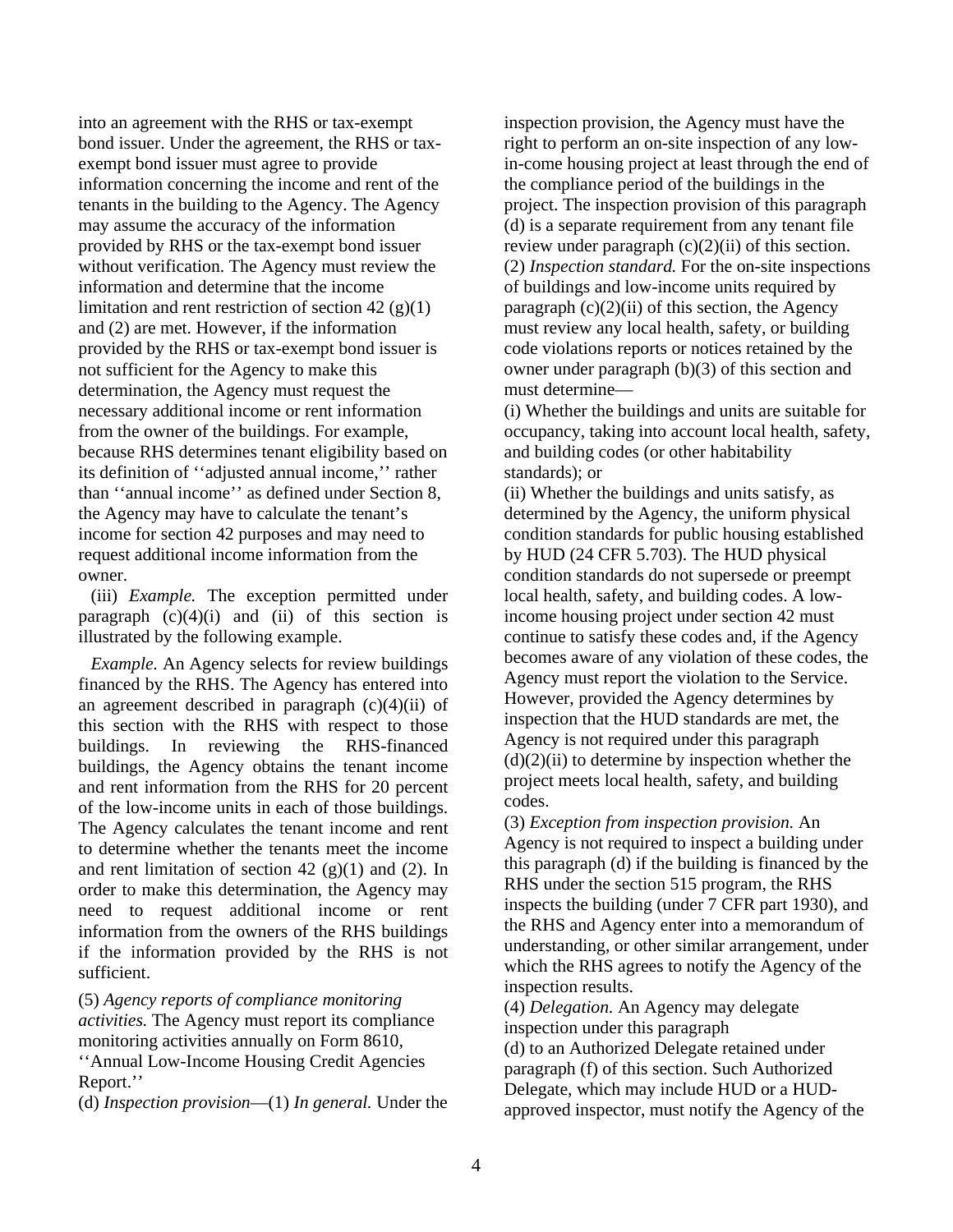inspection results.

(e) *Notification-of-noncompliance provision*—(1) *In general.* Under the no-tification-ofnoncompliance provisions, the Agency must be required to give the notice described in paragraph (e)(2) of this section to the owner of a low-in-come housing project and the notice described in paragraph (e)(3) of this section to the Service. (2) *Notice to owner.* The Agency must be required to provide prompt written notice to the owner of a low-income housing project if the Agency does not receive the certification described in paragraph  $(c)(1)$  of this section, or does not receive or is not permitted to inspect the tenant income certifications, supporting documentation, and rent records described in paragraph  $(c)(2)(ii)$  of this section, or discovers by inspection, review, or in some other manner, that the project is not in compliance with the provisions of section 42. (3) *Notice to Internal Revenue Service*— (i) *In general.* The Agency must be required to file Form 8823, ''Low-Income Housing Credit Agencies Report of Noncompliance,'' with the Service no later than 45 days after the end of the correction period (as described in paragraph (e)(4) of this section, including extensions permitted under that paragraph) and no earlier than the end of the correction period, whether or not the noncompliance or failure to certify is corrected. The Agency must explain on Form 8823 the nature of the noncompliance or failure to certify and indicate whether the owner has corrected the noncompliance or failure to certify. Any change in either the applicable fraction or eligible basis under paragraph  $(c)(1)(ii)$  and  $(vii)$  of this section, respectively, that results in a decrease in the qualified basis of the project under section 42  $(c)(1)(A)$  is noncompliance that must be reported to the Service under this paragraph (e)(3). If an Agency reports on Form 8823 that a building is entirely out of compliance and will not be in compliance at any time in the future, the Agency need not file Form 8823 in subsequent years to report that building's noncompliance. If the noncompliance or failure to certify is corrected within 3 years after the end of the correction period, the Agency is required to file Form 8823 with the Service reporting the correction of the noncompliance or failure to certify.

(ii) *Agency retention of records.* An Agency must retain records of noncompliance or failure to certify for 6 years beyond the Agency's filing of the respective Form 8823. In all other cases, the Agency must retain the certifications and records described in paragraph (c) of this section for 3 years from the end of the calendar year the Agency receives the certifications and records. (4) *Correction period.* The correction period shall be that period specified in the monitoring procedure during which an owner must supply any missing certifications and bring the project into compliance with the provisions of section 42. The correction period is not to exceed 90 days from the date of the notice to the owner described in paragraph (e)(2) of this section. An Agency may extend the correction period for up to 6 months, but only if the Agency determines there is good cause for granting the extension.

(f) *Delegation of Authority*—(1) *Agencies permitted to delegate compliance monitoring functions*—(i) *In general.* An Agency may retain an agent or other private contractor (''Authorized Delegate'') to perform compliance monitoring. The Authorized Delegate must be unrelated to the owner of any building that the Authorized Delegate monitors. The Authorized Delegate may be delegated all of the functions of the Agency, except for the responsibility of notifying the Service under paragraphs  $(c)(5)$  and  $(e)(3)$  of this section. For example, the Authorized Delegate may be delegated the responsibility of reviewing tenant certifications and documentation under paragraph (c) (1) and

(2) of this section, the right to inspect buildings and records as described in paragraph (d) of this section, and the responsibility of notifying building owners of lack of certification or noncompliance under paragraph (e)(2) of this section. The Authorized Delegate must notify the Agency of any noncompliance or failure to certify. (ii) *Limitations.* An Agency that delegates compliance monitoring to an Authorized Delegate under paragraph  $(f)(1)(i)$  of this section must use reasonable diligence to ensure that the Authorized Delegate properly performs the delegated monitoring functions. Delegation by an Agency of compliance monitoring functions to an Authorized Delegate does not relieve the Agency of its